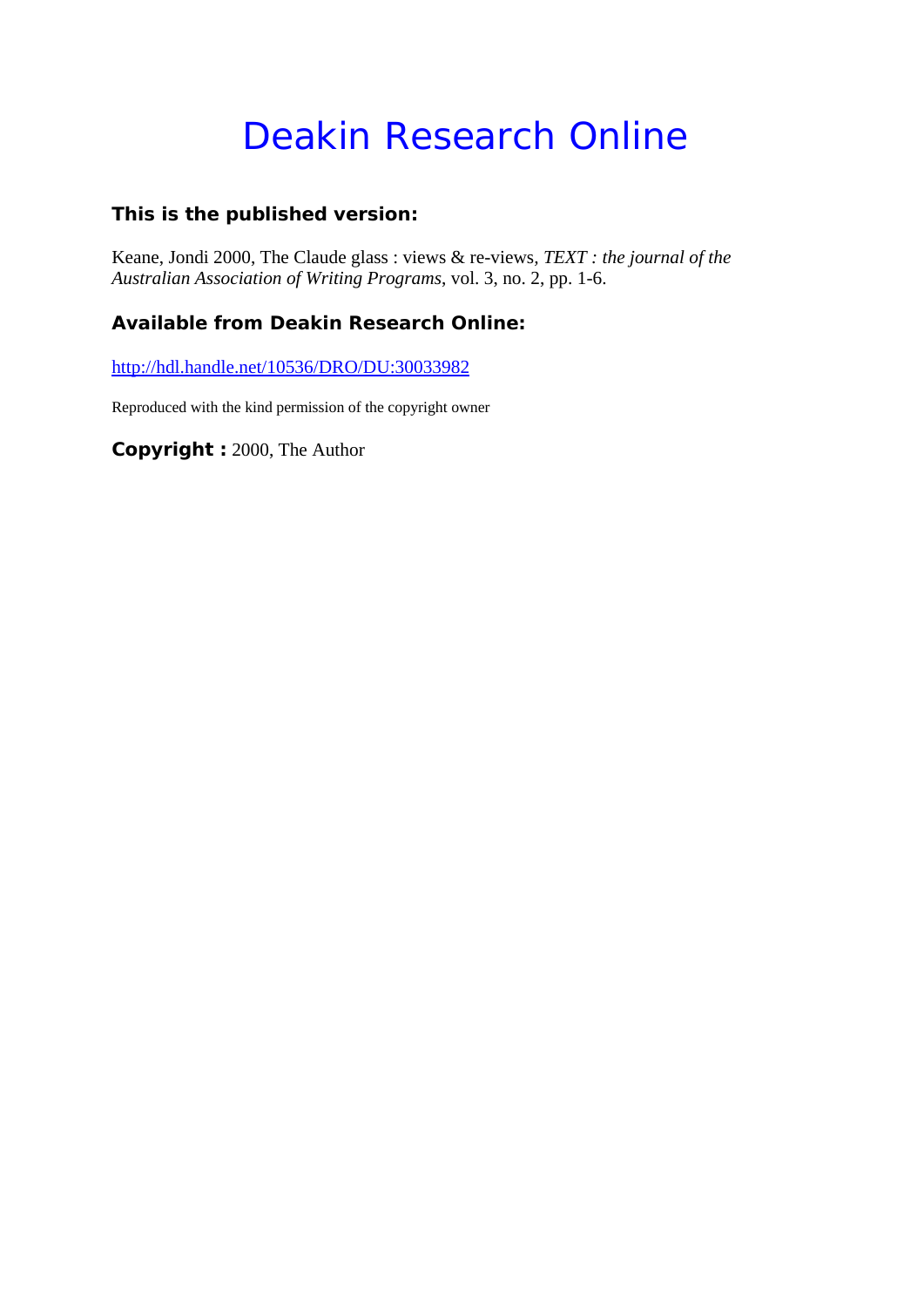**Griffith University, Gold Coast Campus**

# **Jondi Keane**

### *The Claude Glass: Views & Re-views*

*Jondi Keane, Lecturer in Cross-Artform Practice at Griffith University, responds to issues raised by Allen and Pearlman's* Performing the UnNameable: An Anthology of Performance Texts *published this year by Currency Press.*

Because *Performing the unNameable*, edited by Richard James Allen and Karen Pearlman, raises so many issues and diverse questions, due to both its concept and realisation, it provides a good opportunity for a review to expand into a panoramic view. The extra room allows several contexts to be taken up on both generic and specific levels. *Performing the unNameable* provides the specific issues such as: the premise of the anthology, the kind of artefact presented, and the relationship of the events to the book and the book to a reader. "Performance", "documentation" and "writing" provide the generic contexts for thinking in the round. The panorama supplies both scope and detail that exceeds our ability to process it all in a single take or frame. Although it is a lot to expect that a panorama could be concocted here, perhaps a Claude glass can be offered instead. The landscape paintings of 17th century artist Claude Lorraine were so remarkable for their ability to re-create the effects of light that a fashion was started. On daily walks through the countryside you would arrive at a beautiful vista, take out your Claude glass - a handheld blue mirror - turn your back to the scene and view it through the portable artist's vision. This is the suspected but unverified origins of the lawn ornaments you might see as you drive through rural America.

We must choose our mirrors knowingly and continually make connections between historical and social dimensions of our views and re-views.

#### **The Name game**

*Performing the unNameable* is the name given to the need for access to live events, while at the same time recognising that these events and their possibilities are hard to document, hard to put into context, hard to get funding for and hard to excavate. Archaeology is the metaphor that the editors, Richard James Allen and Karen Pearlman use to inform the approach to this anthology. *Performing the unNameable*, is also the name given to a condition. It defines a category that defies the conventional use of elements, forms and genres. This name identifies a challenge for documentation and its relationship to works of art that are not made for mechanical reproduction.

#### *Performing the Unnameable* **requires a performance.**

Because its format is not explanatory, chronological, or scene based, it uses the genre of the book to stage a situation where our readership and engagement with this information is not yet formed. A tension is created between our desire to comprehend stories and our ability to cross-reference texts. The degree, to which we can orchestrate the situations, descriptions, and conceptual contexts outlined by the artist statements and photos, determines whether we become spectators or participants in the possibilities offered by the text. To flesh out these we must perform our own circumstances and share complicity with the texts. For those who have experience with this kind of extrapolation, the translation may take place quite vividly.

#### **The Up side**

The greatest contribution this anthology makes is in providing rich and ample slices of works that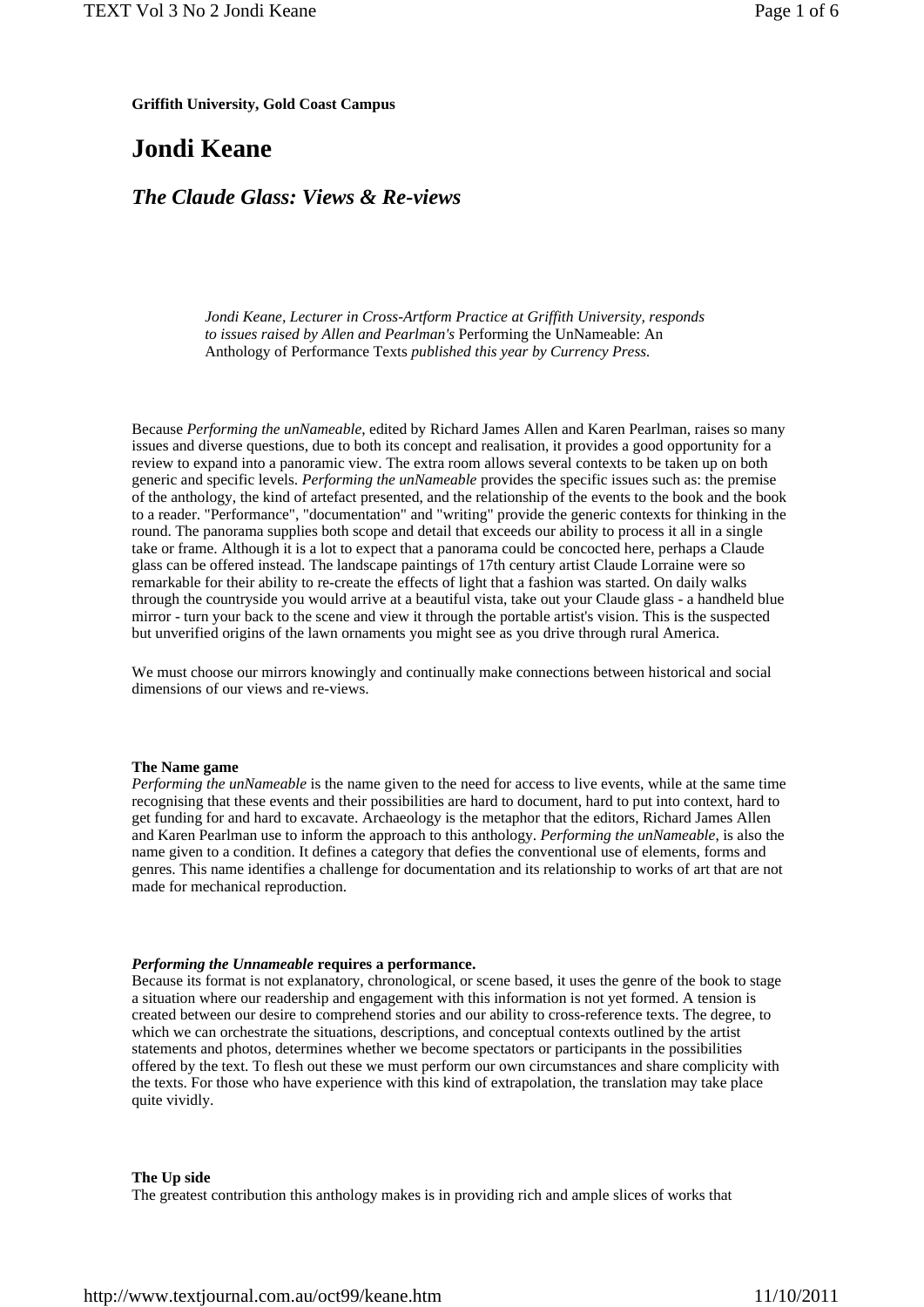investigate the lived experience. It is also a valuable resource, which recognises the issues and processes of contemporary arts practice. For those of us who would have seen the pieces included in the book, the renewed experience is like an interference structure of memory and improvisation. For those of us coming to these works without prior knowledge it provides an enticing playground, point of engagement and creative possibility. The value of this opportunity shouldn't be underestimated as most books inflict a stronger desire for coherent overview instead of presenting an open space. Granted, this open space has limitations in its own formats and agendas but the benefits outweigh the problems. One such benefit is that already many of my students have mentioned this book to me as a resource. They are hungry and need access to works. This alone makes the book important and influential. A key factor might be that as the number of higher degrees sought in the arts increases so does the demand for documentation of ephemeral works as sources of reference and citation.

#### **A Hesitation**

Allen and Pearlman set themselves several difficult tasks, some of which are acknowledged and other which remain blind spots amid the matrices of relationships that "performance" evokes. Already as we move from the title to the subtitle issues start to arise and become confused. *Performing the unNameable* implies an emphasis on representing performance, and "*An Anthology of Performance Texts*" implies the separation and selection of one element. The status of the texts' relationship to the performance is uncertain. In addition it leaves the impression that the unnameable quality to which they refer, is an attribute of the genre of performance. Whereas very little argument would be made against the infinite permutations of creative acts, it is still possible to name sources, lines of influence, histories of investigation that constitute genealogies of contemporary works. There can be a re-searching and reviewing of repeated attempts to endanger the staid and over-determined expectations for creating and receiving live work.

In his article "European Sensibility Today", Donald Kuspit (1) delineates the difference between European, particularly German, and American sensibilities in an effort to show how within the same epoch similar starting points are taken up differently. For example, the American sensibility equates information with facts, considering them as things generated and administered by information systems, while the European sensibility mistrusts facts, seeing them as historical biases and therefore always connected to memory. The results are two different senses of reality, which is paramount when considering how each sensibility constructs or uses information to represent reality, history or points of view. It seems that one task of any anthology of Australian performance texts would be to describe an Australian sensibility rather than allude to the mystery of the creative process.

#### **Context (sensibility)**

By way of contrast a book like *Performance, Live Art Since the 60s* written by RoseLee Goldberg (2) with a foreword by Laurie Anderson, does attempt a survey of performance and explores the variety of configurations from both thematic and disciplinary standpoints. It also positions itself as a historical interpretation of emergent forms and describes a context for the relationship of various working approaches and historical conditions. Anderson is very clear about the difference between document, representation and work by titling the foreword: "this is the time and this is a record of the time." She elaborates,

> *When live art is documented through film or audio recording it immediately becomes another art form - a film or record - another rectangle or disk. This book covers an immense amount of work in many media and extremely diverse styles. Tracing the trends and links, RoseLee Goldberg has let the work resonate through its images. (p 7)*

Never is any one element positioned to represent or stand in for the work, the document remains at all times distant to the work. Despite Anderson's suggestion, the images are more like photo opportunities, which have become emblematic of some of the better-known events. Goldberg's survey gives a broad field in which to place the information in *Performing the unNameable* and the particular way that performance has developed in light of various trends, innovations, places and times.

*Performing the unNameable* should be commended for giving the voice back to the works and the artists. However it must then rely upon surveys of performance as required homework. The issue becomes more confused when the idea of performance is so closely tied to the relation of text to work. The confusion is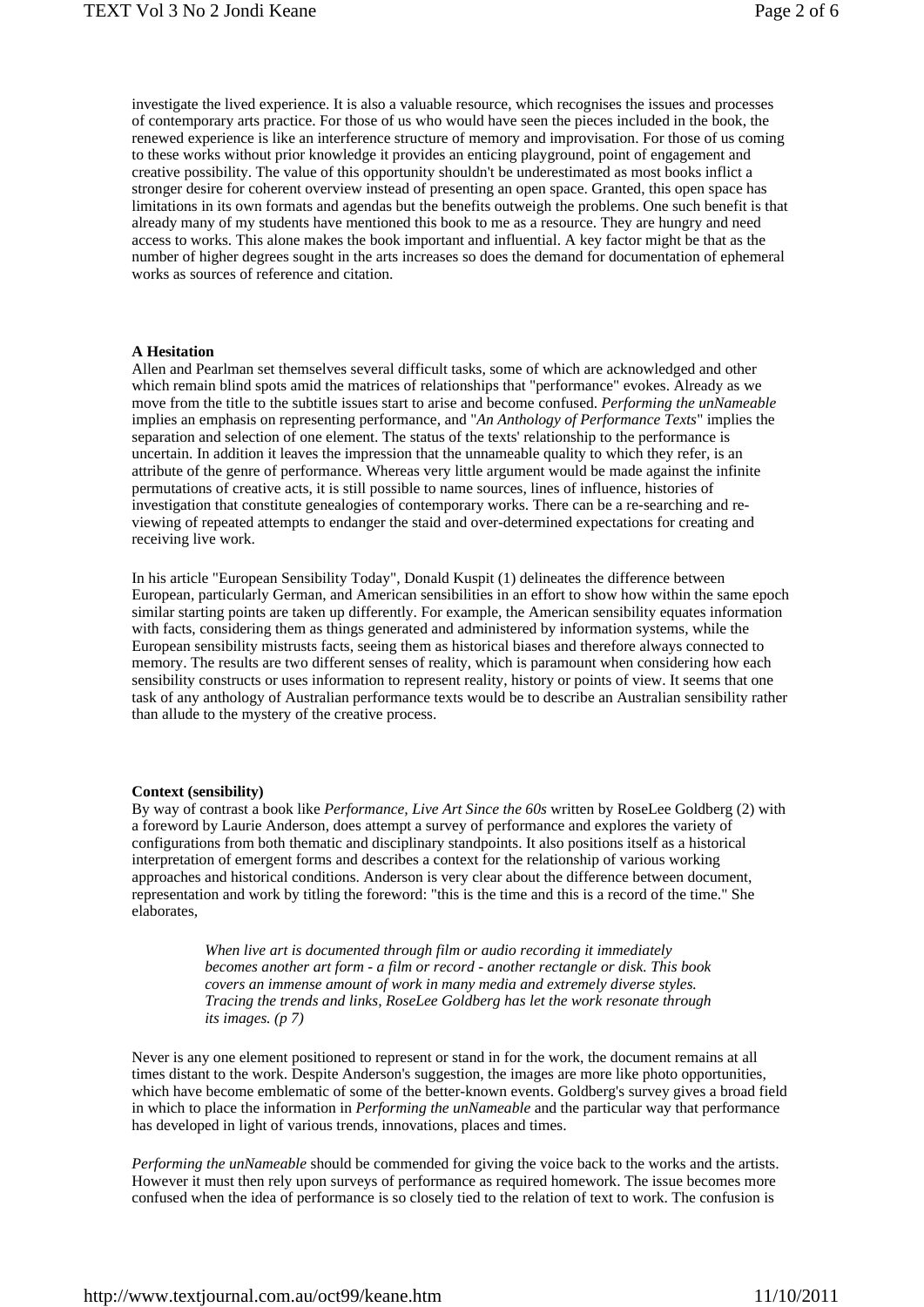exacerbated in the introduction of the anthology where Allen and Pearlman voice a frustration in regards to the submissions for the anthology and the discomfort of the participants who feel that "to prevent a work's disappearance is to corrupt it". Here the editor's archaeological rationale of "authenticity of fragments" is brought in to smooth the rough fit. Whereas they celebrate the possibility that "text" would be used "the way designers might add colour" ultimately they were disappointed not to be able to include evidence of "descriptions of actions, maps and other forms of printable document" deciding ultimately on "attributes common enough among **texts** in performance" (my emphasis).(3) So part of the absence of other approaches lies in the artists' lack of clarity when submitting works for inclusion and in part the editorial need to decide upon a focus and format. Unfortunately the focus on text preselects, leaving the concept of the unnamable half excavated.

#### **RE: context (Australian sensibility today)**

Though Allen and Pearlman's anthology does not directly address the notion of an Australian sensibility, indications may be found in the information presented to trace the genealogies underwriting many of the selections. Any description of an Australian sensibility must include the strong influence and significance that storytelling remains as a line from traditional to emergent live arts forms. The texts in this anthology resist being theatrical scripts while toying with the resemblance. They align more with oral tradition while at the same time consciously working against traditional notions of unity. What emerges is fragmentation on every level, which instead of oppressing us with other people's ideas of Unity, can have the effect of making us question our own Unity. The fragmented and episodic structures are event driven even when the story has been located outside of the work somewhere in common knowledge. The effect is a wonderful open market of forms and contexts for the utterances that freely draw upon story, script, poem, discussion, soap opera, oracle, etc. Comfort with discomfort is a prerequisite for contemporary audiences.

Allen's own text for "Thursday's Fictions" and the text from All Out Art Ensemble are exceptions, each with different influences and leanings. The first is aimed more at Language and  $L=A=N=G=U=A=G-E$ poetry experiments reflected in Allen's use of systems, phrases as ciphers, parenthesis and the space of the page. Though there is the veiled reference to Defoe and a story of discovery, it is couched in attention to conditions more than events.

The All Out Art Ensemble uses a Retro approach to apply the Situationist International's promise to overthrow all situations despite the dissimilar conditions of cultural production (from the 60's to the 80's). It employs a critique and commentary style so effective as an analytical scalpel in the time before cultural studies. The Art Ensemble text is used here by the editors to overthrow the anthology's own format.

Equally influential in making a description of Australian sensibility is the running interest in physical theatre whose inclinations begin with circus and vaudeville and move toward dance, instead of vice versa. The way of life in Australia and the strong connection to landscape predisposes artists and audiences to respond to the body under extreme conditions. Indigenous forms of ritual and Asian forms of theatre influence this swerve away from other histories of performance making the Australian emphasis on story and physicality into commonly understood and heightened vocabularies. The combination of these two lineages creates a unique line of investigation in live work separate from yet connected to developments in Europe and the Americas.

#### **THE GENERIC ISSUES: two hands**

*Performing the unNameable* raises two key issues: on **the one hand** there is the difficulty of defining the genre of performance, on **the other hand** there is the genre of documentation. Most of the time these are opposite directions of representation. As the definition of performance increasingly involves convergence and complexity, subtle distinctions disappear under categorical ones promoted by documentation. This is compounded by our inability to "name" what it is that performance does.

#### **On the One Hand (performance)**

By isolating *how* we receive and frame information-experience, "Performance" makes demands upon our where-with-all. Just as media specific genres require familiarity, interest and engagement with the medium in which it is presented, the investigation of lived experience, newly conditioned, requires no less. The technological media of digital works and multimedia become less invisible over time and therefore more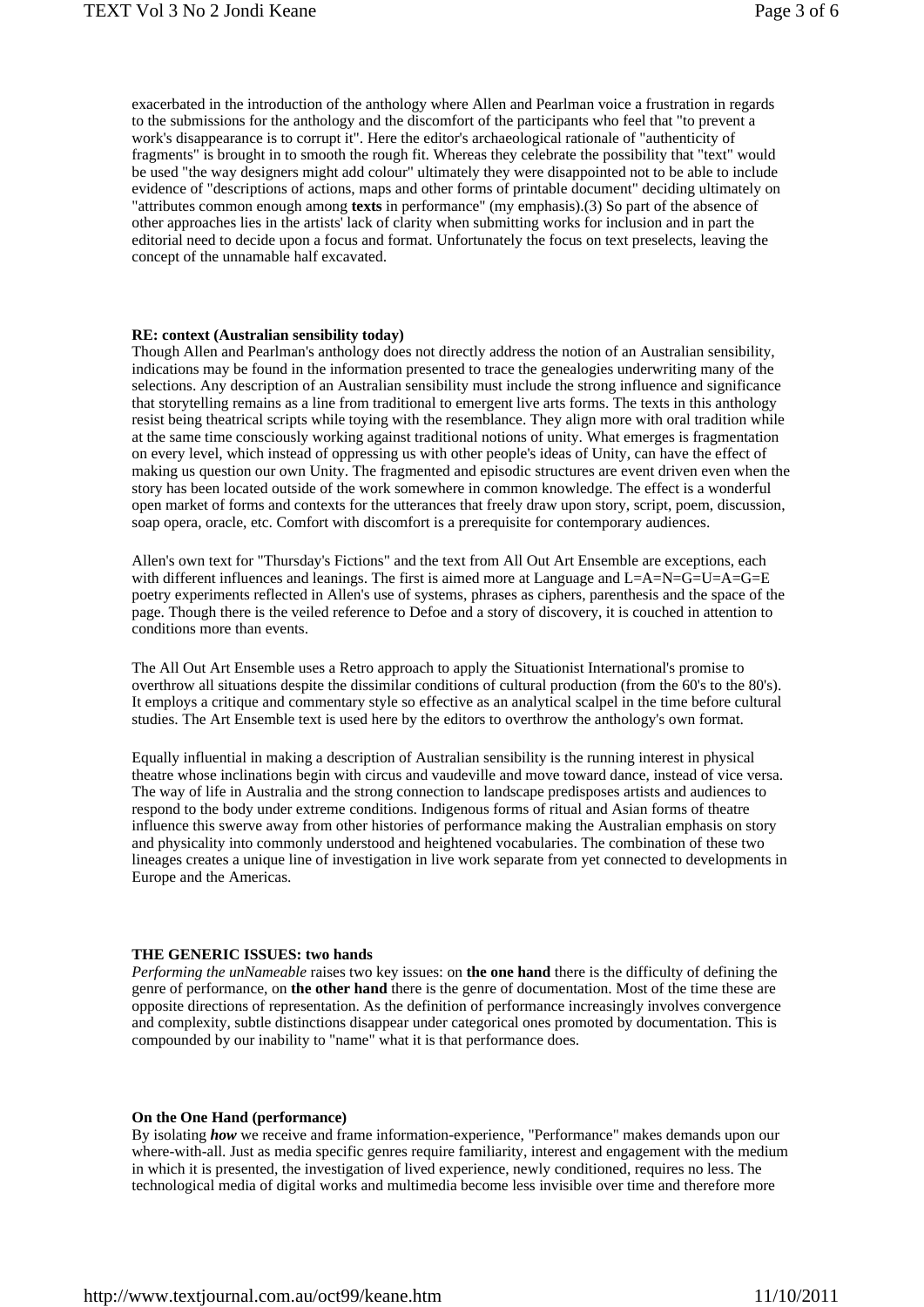opaque and constructed. That is to say, it ceases to be convincing on the level of a truth effect and becomes a platform for cultural expression.

The approach of "performance" utilises the popular, the elitist, the esoteric and the everyday (disciplines, discourses and genres) as vocabularies, to speak from and about the conditions of lived experience. One way to have knowledge of lived experience is in the flesh. Do not mistake this idea of lived experience as non-technological, quite the opposite, it includes the multitudes of temporalities and alternative or supplemental embodiments which technology provides -- and investigates them in the presence of others.

The shift from the traditional frame of performing arts to performance, outlines the last thirty years of reevaluating of art. The resulting processes are decentred, disrupted, non-linear, multi-disciplinary. The premise of performance is to jump between genres, to present slices and conic sections of Modernist unified fields and use forms and formal systems to construct events. This shift is the difference between a Perspective versus Points of View (POV). Hal Foster states in his introduction to *The Return of The Real* that artistic and cultural production has shifted "from media specific elaborations to debate specific projects due to the ethnographic turn in art and theory"(4). This means that form, media and genre take on qualities related to the way they are used, becoming POVs that no longer describe a worldview or worldvalues, but situations and local vistas. Location in spacetime is crucial. This reappropriation of genres allows artists to inflect, in a deliberate way, the structures they inherit. For these reasons performance works can be elusive and frustrate viewers still looking for values generated by interest in forms and the conclusions that those forms generate and make real.

#### **On the Other Hand (documentation)**

In an ethnographic study of sacred place, Bruce R. Caron uses the term "doubt management"(5), suggesting it is a vital factor in the promotion of places. Documentation also tries to manage our doubt when promoting certain qualities of the events through the experience of reading. Hidden agendas and coded relationships become visible when we look at how experiences are substituted for each other in the relationship of text to work. The genre of the document constructs and reinforces an orientation to the things documented, establishing relationships between desired values and conventions of the genre.

*Performing the unNameable* reinforces the love of text and the storytelling lineage by textualising our access to the events. We struggle with the discrepancy between the archaeologist and the paramedic. These performances and their texts are the living dead, not quite artefacts but not body quick, though their echoes reach today's work. The events are on life support or in the text's frozen animation. In both cases however, we are happy to suspend our disbelief and welcome Martin Guerre home, a hero just for returning. Texts perform heroically when they lend their face to experiences. We go along not because we cannot tell the difference but because we want to be there. Why don't we feel this way when looking at musical scores, lighting plans, drawings of set designs and maquettes, or director's notes; because the distance is too great with too little transparency? This confusion occurs most commonly with texts; they do not appear represented but present. In our culture the "authentic value" of texts floats to the surface like cream.

The problem is augmented by genres of documentation. Most of the hard labour of documentation falls to text and photo, then video, etc. Should areas of practice that invest value in experiences opposed to reading, be documented by texts in a traditional book-form? If, for various reasons, funding or otherwise, the book-form was the only way to make this anthology, should supplements or alternatives have been included, such as a CD-ROM or web pages? Should the medium represented (performance) and the medium representing (document) embody each other? A final but lingering impression of this anthology is the tension between the divergence of this genre of **documentation** and the **performances**, which although mentioned eats into the good work.

#### **The documents in** *Performing the unNameable*

Having rubbed raw the skin of the anthology with the ointment of general discussion, perhaps it is now more difficult to come to the actual works included with all of this in mind. But, this is the burden of interest and of valuing many approaches over one approach, for it demands that we stretch our capacity to take on information without having to believe or commit to it, or make it change our lives. History and "mystory" (6) require that we do our homework to know how to place any activity that takes shape. Yet this is what art works do best; use creative media as the grammar of homework.

What follows is a selection of the works in the anthology that begin to operate as maps, actions and other textual indications. My commentary is focused on bringing out the aspects that move away form the textual emphasis and towards a broader range of considerations that performance negotiates. I have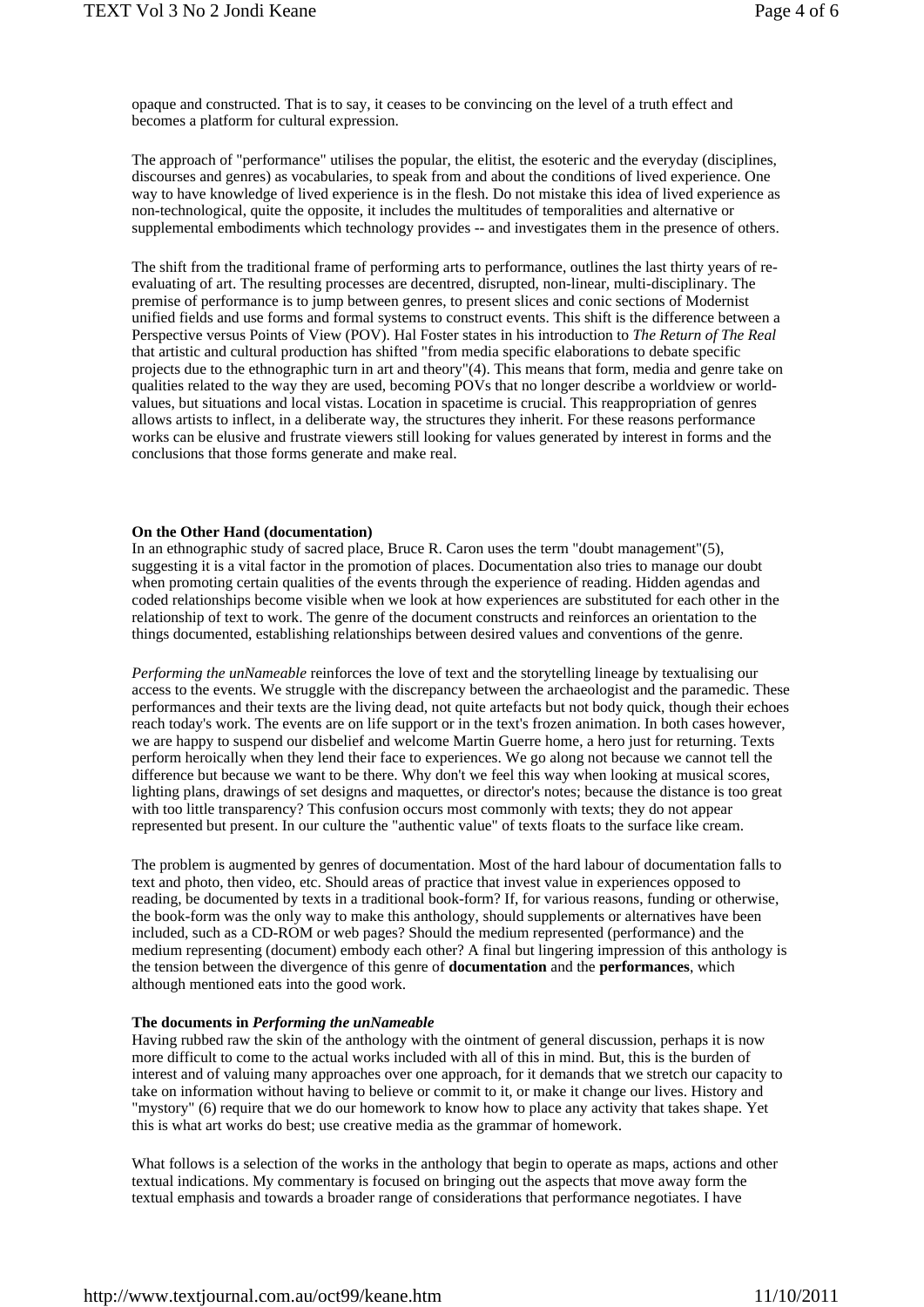deliberately tried to draw attention to the works and information in the documentation that indicates other con-texts.

- "First and Last Warning" by the Sydney Front utilises the audience's consent to make them aware of their complicity with art works by setting up a class separation based on participation. The lower class or the cheap seats endure (willingly) an ordeal; the upper class buys out of the situation to remain distanced voyeurs. The price of the tickets defines and encourages these differences. Here repetitive violence is reminiscent of dance theatre and the yellow text tips its hat to Joyce's *Portrait of the Artist as a Young Man*.
- "Quick Death" by Richard Murphet is the entry, which in its texts provides representation, instructions and descriptions beside the words of the performance to map out an experience or imaginary dimensional environment. It layers stage directions, lighting, FX, and spoken voice into a text giving them equal weight. It sets up a structure for the simultaneity where others give only juxtapositions.
- "Sum of the Sudden" by Open City involves a lighting cycle that has its own autonomy. The construction of the work pushes this separation of art form to exploit the different meanings they can generate. This becomes a conceptual structure rather than a hybrid work.
- "Things Calypso Wanted to Say" by Margaret Cameron turns up the volume on the intertextuality. This work is the one in the anthology that is hard to get a fix on in terms of what the performance might be. It offers mostly content and the wonderful Balthus visual quote, making that contorted pose look peculiarly possible.
- An interesting subtext from "Nobody's Daughter" by Sidetrack Performance Group is the commentary on culture wars, which in this case is illustrated by the discussion on audience development. The story boils down to a decision to become more experimental which resulted in a significant funding drop and the inability of the group to continue as an ensemble company.
- "Beautiful Mutants" by the Ex-Stasis theatre Collective despite the text being an adaptation of the Deborah Levy novel - the interest for me lay in the appropriation of a reconstructed Elizabethan theatre transforming it into a contemporary space by flooding the pit with a metre of water.
- In "Undiscovered Land, Voyage 2" by the Kenetic Theatre Company they offer approaches to training as contextual information which is noteworthy. They emphasise interdisciplinary performing skill and the compositional craft of the actors themselves (without technology). The parenthetical qualification is their insertion, and positions them quite clearly within current attitudes to performance.
- All Out Ensemble directed by Nick Tsoutas was the entry that most resisted the book's format. The representation of their work is not in evidence but has to be extrapolated. It is a demonstration. It is the least forthcoming and the most demanding, for not only does it not supply the content or context of a performance, it requires that we apply the operation from this instance of text to an imaginary performance setting.

#### **Writing**

In all there are 17 works in the anthology. Differences appear mostly in the way the texts position the reader: whether one is invited to reconstruct a work, interact with the process, experience a text out of water, or move the furniture and perform in your living room. The value of the writing is always in-situ